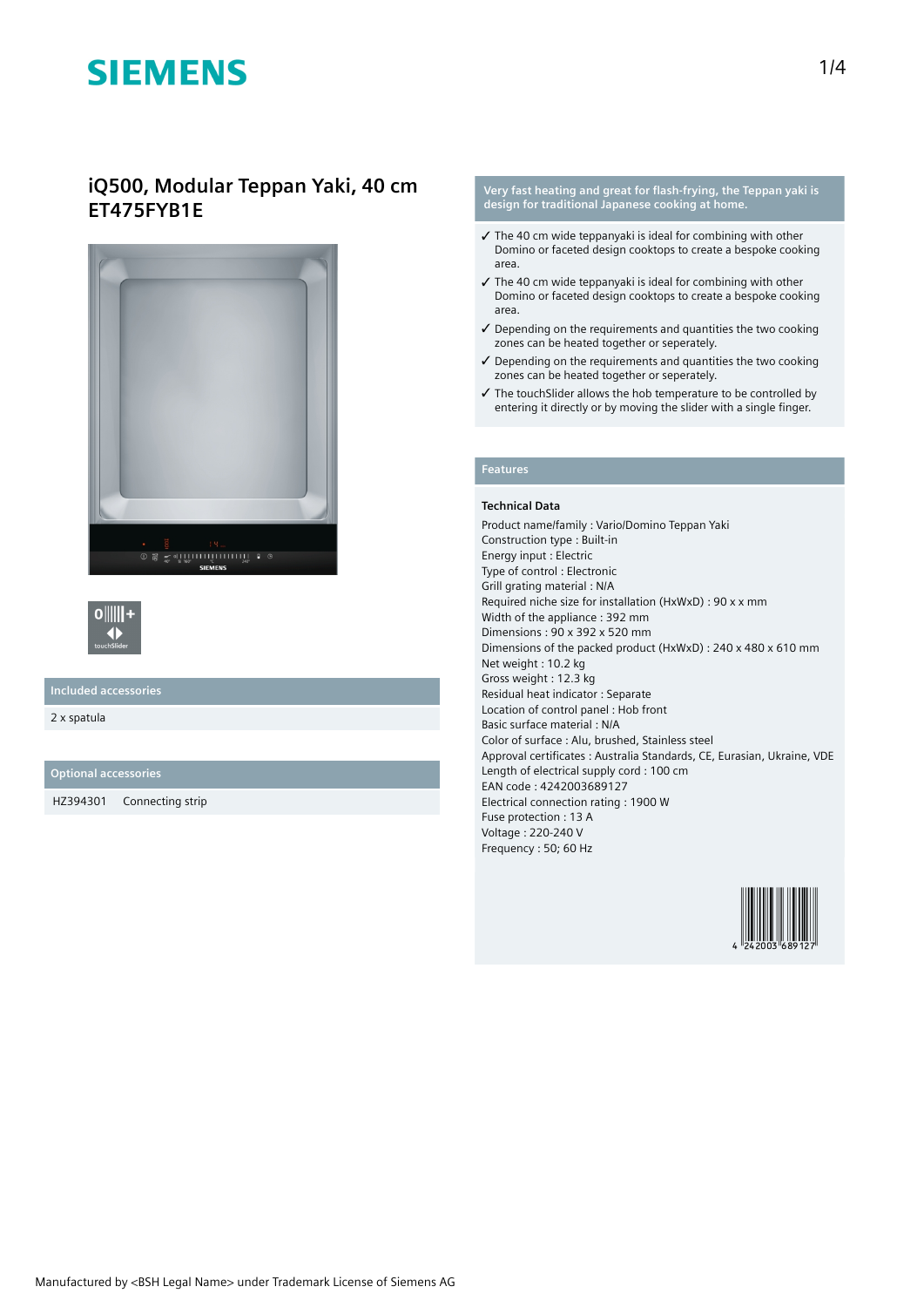## iQ500, Modular Teppan Yaki, 40 cm **ET475FYB1E**

### **Features**

#### **Flexibility of cooking zones**

- Big stainless steel roast area.
- Frying area can be heated complete or halfway.
- Cooking zone front middle: 292-344 mm, 0.95 KW

#### Usage convenience

- touchSlider: directly control the power with imprinted touch bar.
- 17 power levels: precisely adapt the heat with 17 power levels (9 main levels and 8 intermediate levels).
- Keep warm function: keep dishes warm at preset low power level.
- Acoustic signal
- : an alarm sounds at the end of the time set (e.g. for pasta).
- Count up timer
- $\bullet$  : shows how much time has passed since starting the timer (e.g. for potatoes).
- Thermostat can be set between 160-240 °C in steps of 10°C.
- Special level for keeping warm (70 $^{\circ}$ C).
- Special level for cleaning (40°C).
- Display of the heat up phase.

#### **Time saving & efficiency**

• reStart function: in case of unintentional switch-off, this feature restores all previous settings by switching on the hob again within 4 seconds.

#### **Design**

- Stainless Steel side trim with bevelled front edge
- Removable black glass lid.

#### **S a f e t y**

- $\bullet$  2 stage residual heat indicators: indicates which cooking zones are still hot or warm.
- Control panel lock: prevent unintended activation of the hob.
- Control panel pause: wipe overboiled liquids without unintentionally changing settings (blocking all touch buttons for 30 seconds).
- Main on/off switch: switch off all cooking zones at the touch of a button.
- Power on indicator: indicates if the hob is heating.
- Automatic safety switch off: for safety reasons, heating stops after a preset time if not used (possible to customise).
- $\bullet$  Energy Consumption Display: shows the electricity consumption of the last cooking process.

#### **I n s t a l l a t i o n**

- Dimensions of the product (HxWxD mm): 90 x 392 x 520
- Required niche size for installation (HxWxD mm) : 90 x 360 x (490 - 500)
- Min. worktop thickness: 30 mm
- Connected load: 1.9 KW
- Power cord: 1 m, Cable included

#### **A c c e s s o r i e s**

● spatula included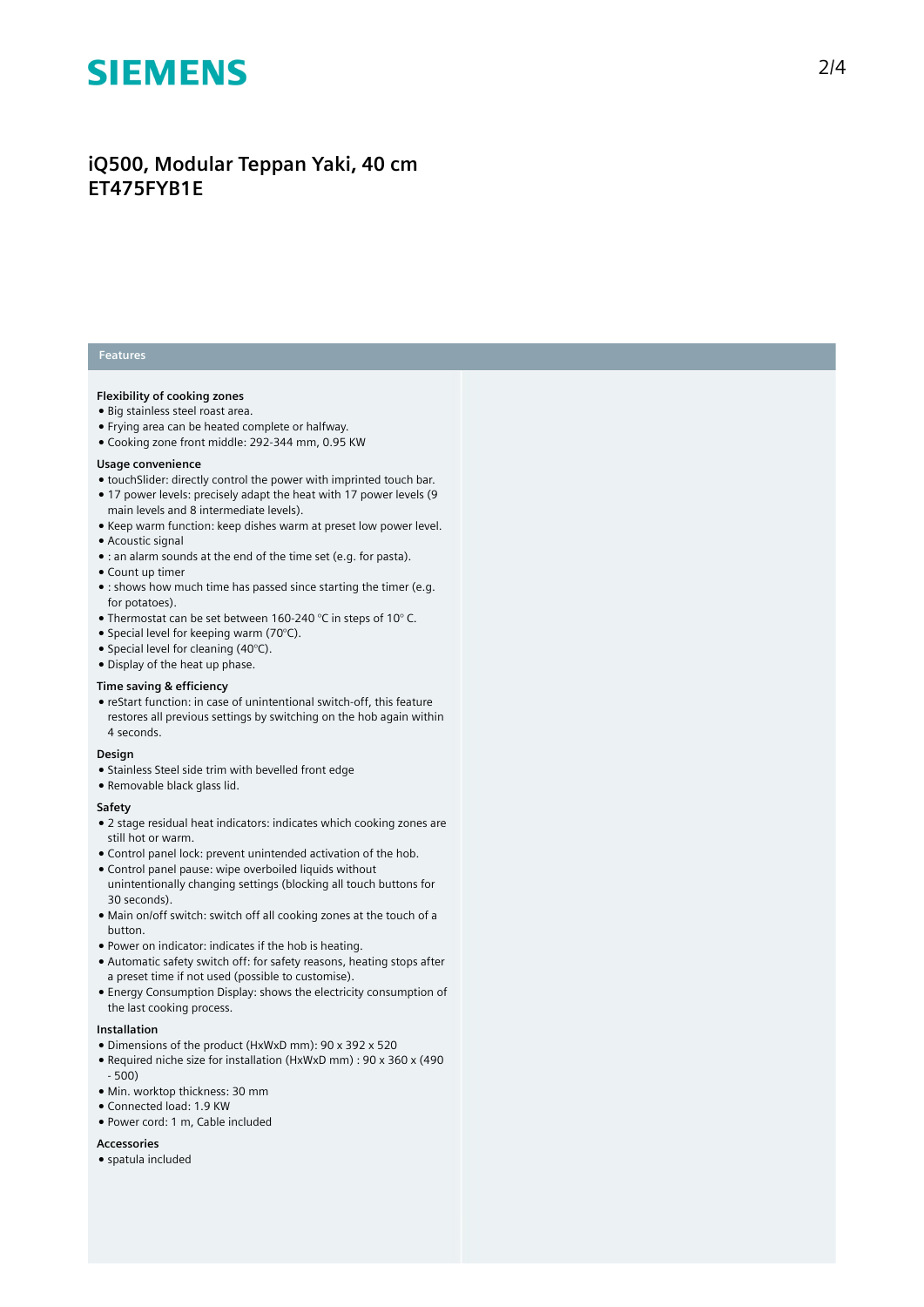## **iQ500, Modular Teppan Yaki, 40 cm ET475FYB1E**